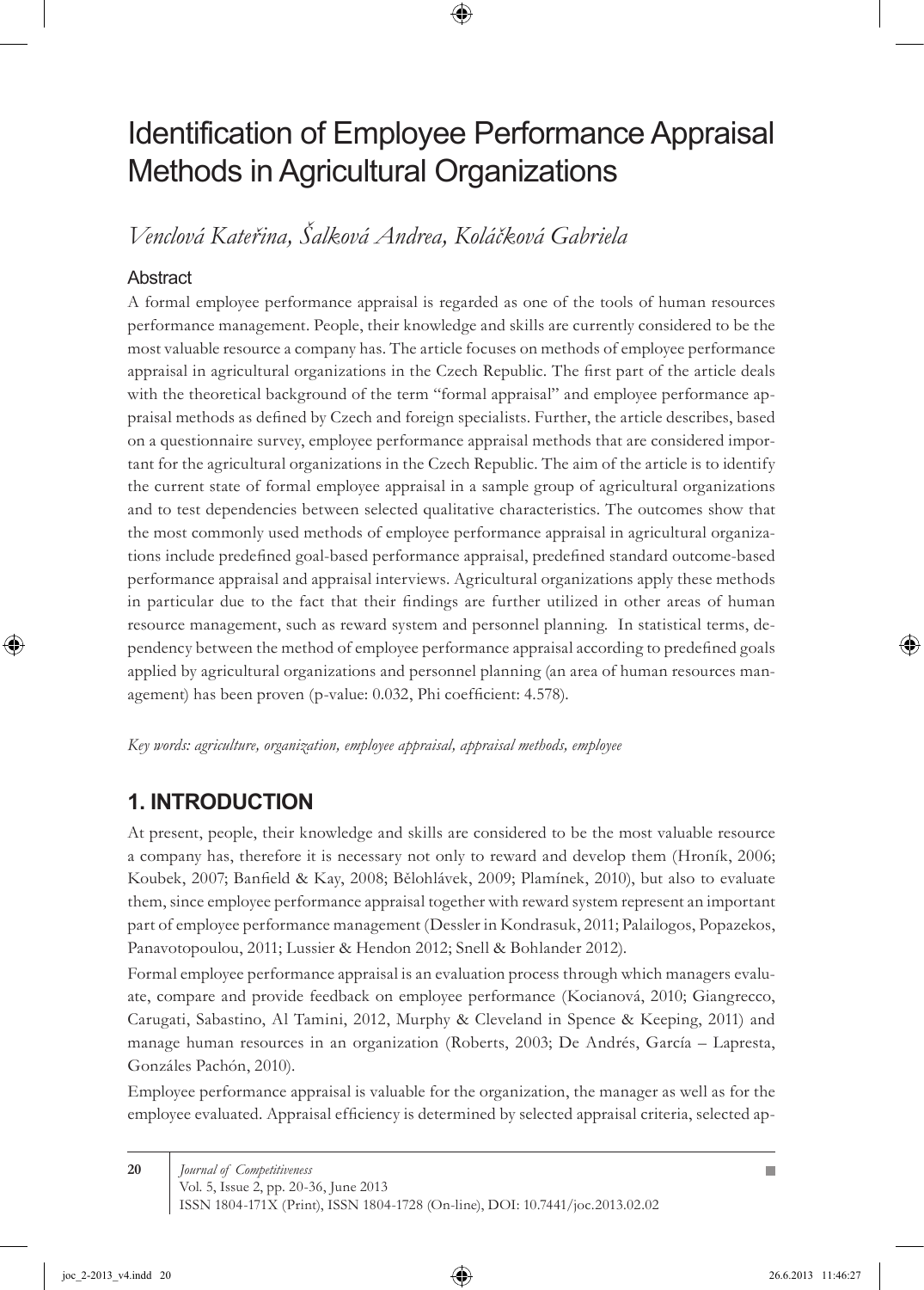praiser/s, selected appraisal methods and the quality of their application (Lukášová, 2010).

Knowledge regarding the specific HRM challenges farms are currently facing, and even their specific HRM practices and strategies, is limited. Identifying and structuring HRM practices and related risk in animal agriculture are important to help frame questions and provide empirical grounding for future in-depth research of agriculture HRM (Bitsch, Kassa, Harsh and Mugera, 2006). Agribusiness managers have little to rely on, when developing personnel policies and procedures for a growing business. Practices developed for large corporations often times do not scale down well to smaller businesses or may not fit the agricultural or agribusiness environment (Bitsch, 2009).

The number of employees as of 31 December 2011 in agricultural, forestry and fishing sector (according to CZ-NACE) amounted to 151,200, which represents 3.1% of the overall number of employees involved in the national economy (NE) of the Czech Republic. This section ranks 9th (out of 19 sections as defined by CZ-NACE) as far as employment in the NE of the Czech Republic is concerned (Czech Statistical Office [CZSO], 2011).

The need to address the issue of human resources in agriculture resulted from the different position of agriculture to other sectors. The other need was the lack of information on human resource management (performance appraisal as an integral part of human resource management) in agriculture. This fact is supported by a few experts (Bitsch, Kassa, Harsh and Mugera, 2006; Bitsch, 2009).

The aim of this article is therefore the identification of the current state of formal employee appraisal in the sample group of agricultural organizations, based on analysis of survey data and testing of dependencies between selected qualitative characteristics that relate to the issues examined.

The article was produced on the basis of an analysis of primary and secondary sources, in particular research articles focusing on employee performance appraisal. Primary data is derived from a questionnaire survey carried out to explore the use of performance appraisal methods in agricultural organizations in the Czech Republic.

# **2. THEORETICAL BACKGROUND**

Performance management can be defined as a systematic process for improving organizational performance by developing the performance of individuals and teams (Armstrong, 2012). Performance management is the system through which organizations set work goals, determine performance standards, assign and evaluate work, provide performance feedback, determine training and development needs and distribute rewards (Briscoe & Claus, 2008). Performance management is a process involving performance planning, performance managing, performance appraisal, performance rewarding and performance development (Deb, 2009). Performance appraisal can be defined as the formal assessment and rating of individuals by their managers (Armstrong, 2012).

### 2.1 Formal employee performance appraisal

Employee performance appraisal has two forms – formal (systematic) and informal (non-systematic) appraisal.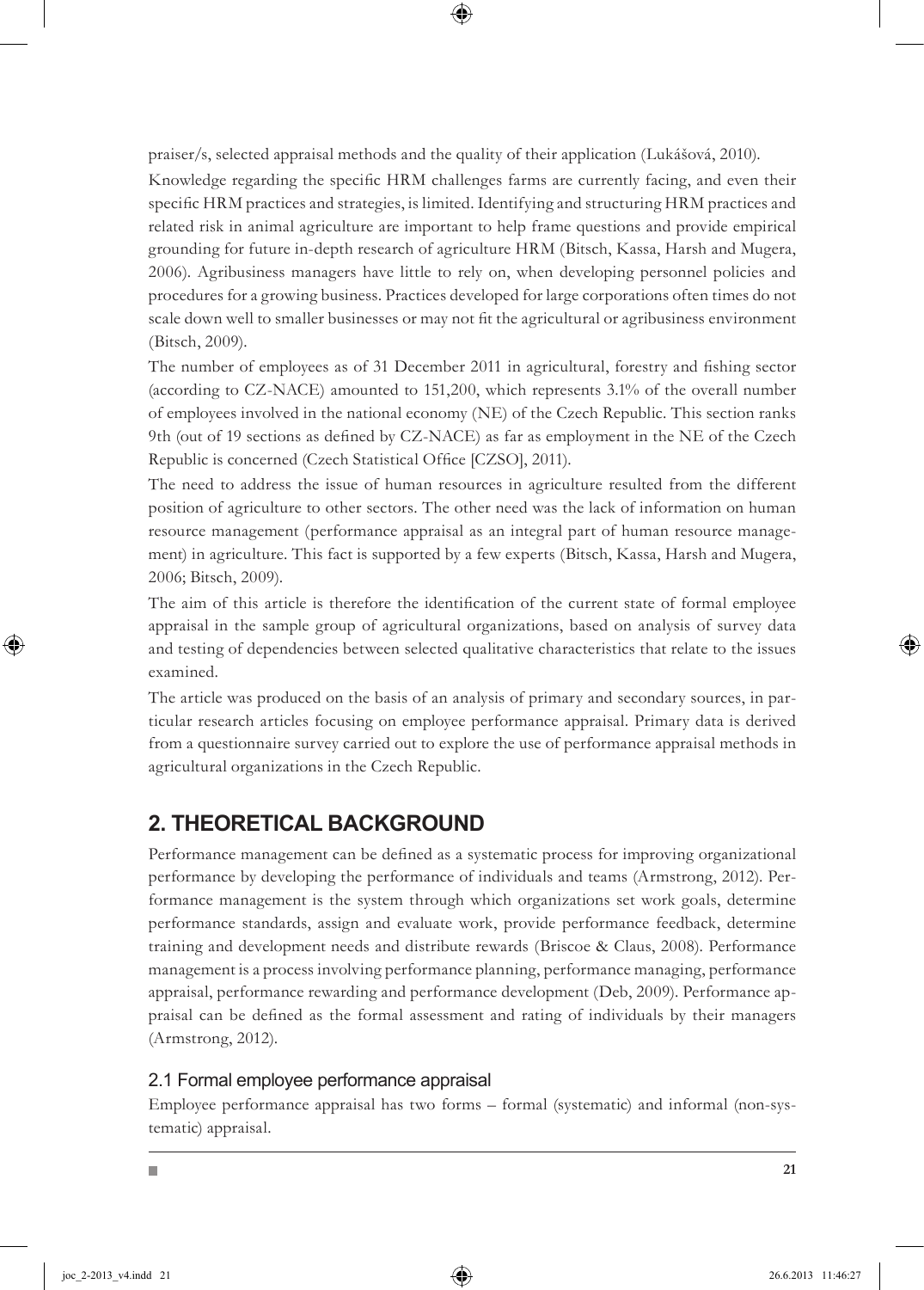Informal appraisal means continuous evaluation of an employee by her/his superior during the work process (Dědina & Cejthamr, 2005). Formal employee appraisal is a formal organizational process conducted on a systematic basis in order to enable a comparison between the expected individual (group) and real performance (Giangreco et al, 2012). Formal appraisal consists of several phases and selected methods according to appraisal areas (Bělohlávek, 2009).

According to Kondrasuk (2011) formal appraisal may be defined as follows:

- A tool or a mode that evaluates the work performance of an employee.
- An interview in the course of which an employee's work performance is evaluated and the employee is given feedback.
- A system of determining an employee's work prospects/current work performance /evalu ated performance/feedback provided to employees through performance appraisal and the possibilities of its future improvement/determining new goals and expectations for another period.
- A part of performance management.

### 2.2 Employee performance appraisal methods

The intention to find an optimal way of employee performance appraisal led to the development of a number of methods. Methods differ in terms of their laboriousness, time demands, costs and usability, e.g. for the purposes of reward of employees subject to the appraisal. A significant criterion for the distinction of methods and their suitability for specific situations is time or whether the method is aimed at the evaluating of work already carried out or the identification of future results. Further, it is possible to classify appraisal methods according to the area of appraisal they cover and the time horizon they focus on.

#### **2.2.1 Classification of employee performance appraisal methods based on the time factor according the Czech authors**

Three groups of methods may be distinguished according to the time horizon (see Tab. 1): methods focusing on the past that are targeted at past events; methods focusing on the present state that evaluate the current situation and methods focusing on the future that are oriented towards future forecasts (Hroník, 2006). A similar system of method classification is also recognised by Dvořáková (2012) who categorises methods according to the time criterion and distinguishes between methods concentrating on work already performed (on the past) and methods concentrating on the future and identifying the development potential of employees.

Methods focusing on the past have the advantage of dealing with work already done and are therefore relatively measurable. The disadvantage of this method is the impossibility of result alteration. Employee performance appraisal oriented towards the future focuses on future performance (Duda, 2008).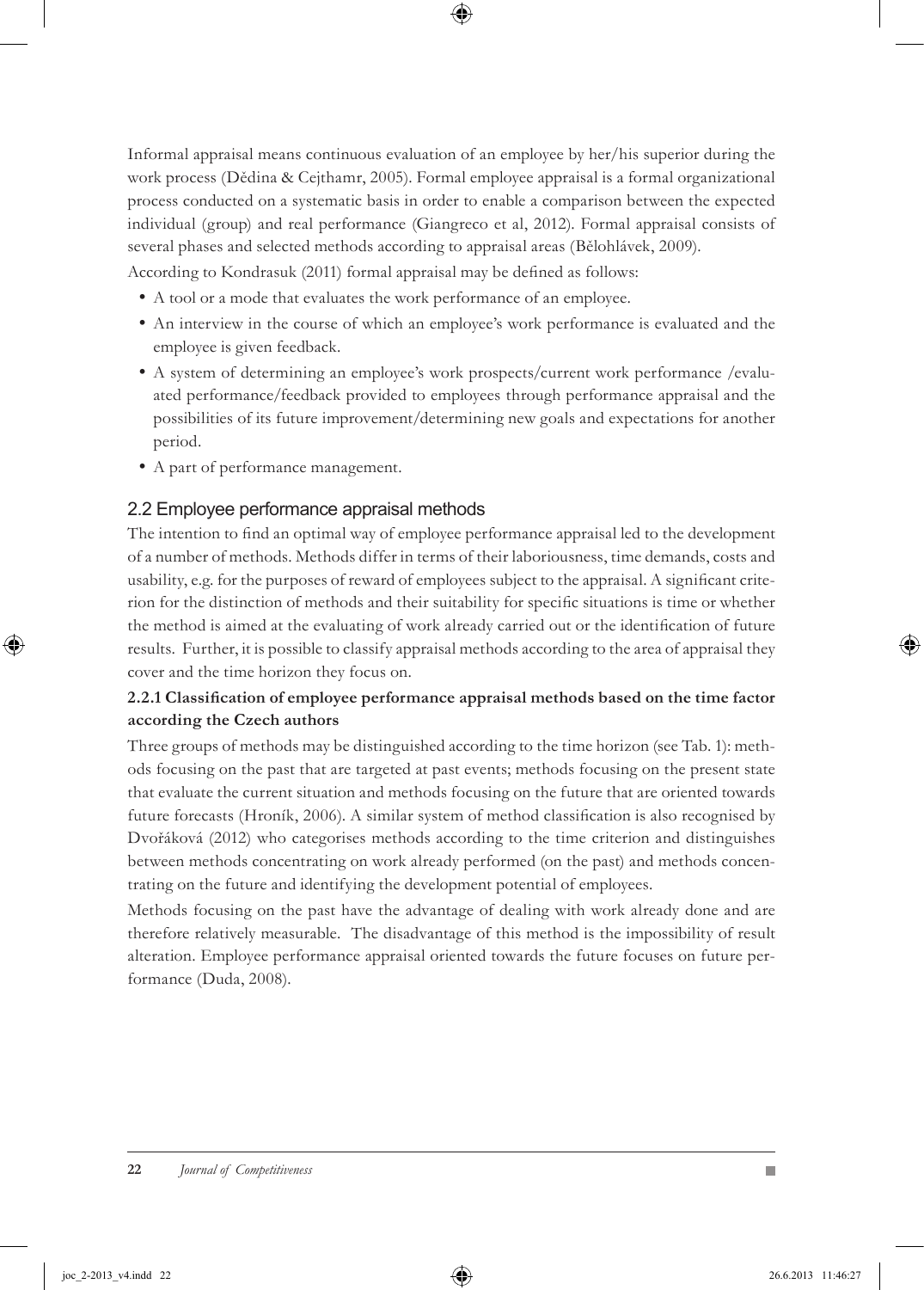|                              | Methods focusing<br>on the past | Methods focusing<br>on the present  | Methods focusing<br>on the future |
|------------------------------|---------------------------------|-------------------------------------|-----------------------------------|
|                              |                                 | Hroník – X, Dvořáková – Y, Duda - Z |                                   |
| Critical Incident Method     | XYZ                             |                                     |                                   |
| Assessment/Development       |                                 | X                                   | YZ                                |
| centre                       |                                 |                                     |                                   |
| 360 degree feedback          |                                 | X                                   | Y                                 |
| Management by Objectives     | Y                               |                                     |                                   |
| Predefined Standard Fulfil-  |                                 |                                     |                                   |
| ment based Performance       | Y                               |                                     |                                   |
| Appraisal                    |                                 |                                     |                                   |
| Checklist                    | YZ                              |                                     |                                   |
| Rating Scales                | YZ                              |                                     |                                   |
| Behaviorally Anchored Rating | Y                               |                                     |                                   |
| Scale                        |                                 |                                     |                                   |
| Confidential Report          | Y                               |                                     |                                   |
| Paired Comparison            | YΖ                              |                                     |                                   |
| Self - Assessment            |                                 |                                     | Z                                 |

Tab. 1 - Appraisal methods according to the time perspective as categorised by Czech authors. Source: Own data processed based on information obtained from selected publications (Hroník 2006; Duda 2008; Dvořáková 2012)

#### **2.2.2 Classification of employee performance appraisal methods according to foreign authors**

While Czech authors primarily concentrate on the categorisation of methods according to the time criterion, foreign specialists offer more types of method classification. Their classification is as follows:

- traditional and modern methods (Deb, 2006; Khurana, Khurana and Sharma, 2010; Rand hawa, 2007),
- objective methods or performance-oriented methods and judgmental methods (Griffin, 2012; Pride, Hughes and Kapoor, 2012),
- scaling methods, narrative methods (Mathis & Jackson 2011),
- comparative, rating, narrative and behavioural methods (Bogardus, 2007; Schermerhorn, 2011) (Tab. 2).

According to these authors, traditional methods cover methods focusing on performance – paired or group comparisons, rating scales and reports, questionnaires, a critical/key incident method, etc. When compared to the classification by Czech authors, there is a link between this classification and the method categorisation according to the time factor, more specifically with methods focusing on the past, i.e. on work already performed. On the other hand, modern methods are partly similar to methods focusing on the future that estimate an employee's development potential. Authors promoting this type of method categorisation (Deb, 2006; Khurana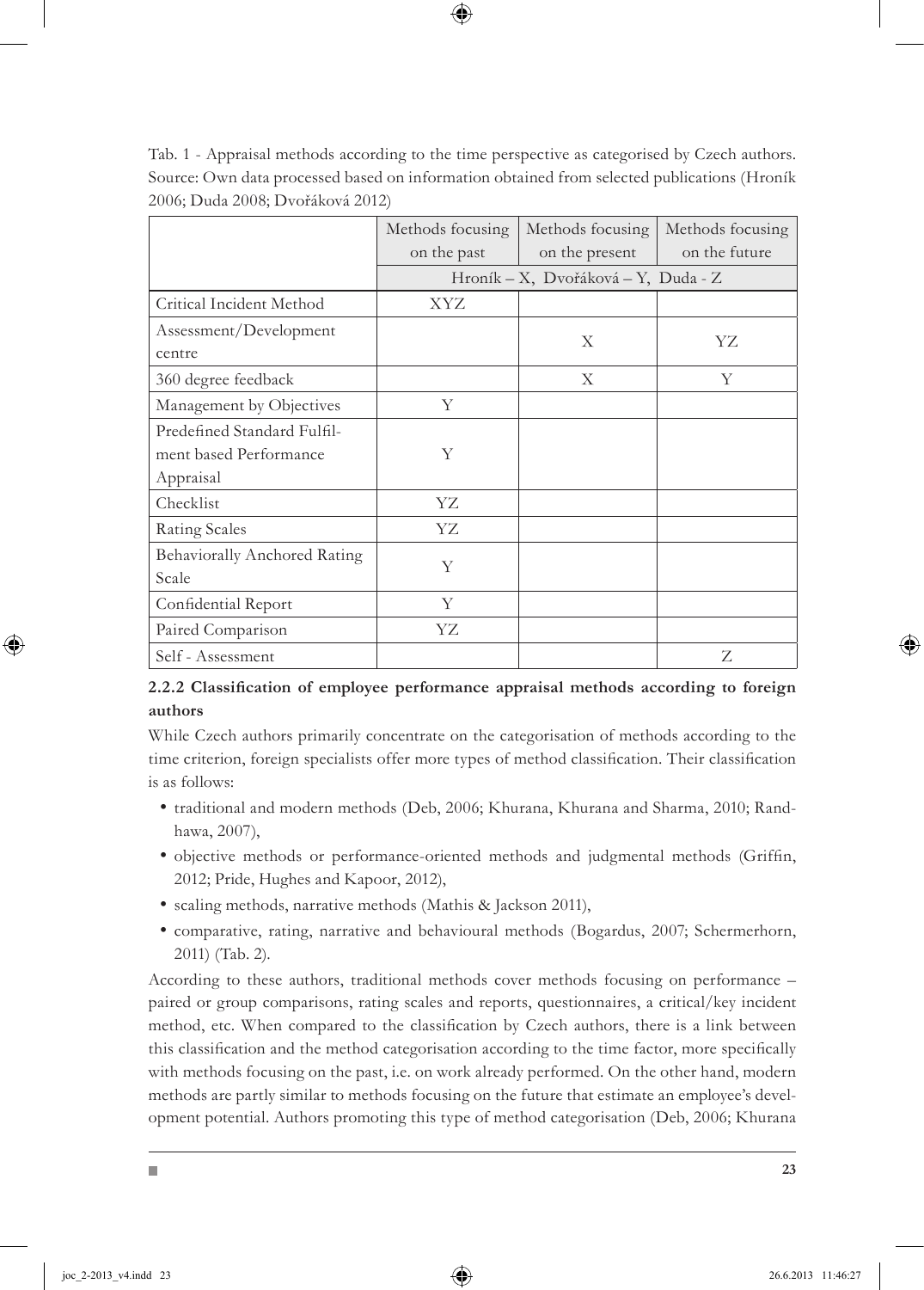et al, 2010; Randhawa, 2007) consider the following methods to be modern ones: Management by Objectives, Assessment Centre, BARS, 360 degree feedback, and human resources accounting. Similarly like Czech authors, foreign authors also differ in their opinions on method classification as well as the grouping of these methods. Thus performance-oriented and judgmental methods also include methods that other authors classify as traditional or modern. As Griffin (2012) states, performance-oriented methods are targeted at the evaluation of current outputs and employee is assessed under standardized conditions, while judgmental methods incorporate rating and ranking techniques (BARS method, rating scales, employee ranking and comparison). Rating methods, according to Mathis and Jackson (2011), include checklists, graphic rating scales and the BARS method. Narrative methods are used in cases requiring written or oral appraisal (they include the free essay (description) and critical/key incident methods (Mathis & Jackson, 2011). The last group, as defined by foreign authors, consists of comparative, rating, narrative, and behavioural methods. Comparative methods compare work performance of individuals – the most common type is the paired comparison, ranking, forced distribution method and forced choice method. According to Bogardus (2007), the most common appraisal methods are checklists and rating scales. Narrative methods require description of the work performance of an employee by a manager, they include the essay or free narration method, the critical/key incident method and the confidential report. The group of behavioural methods covers the BARS method (Bogardus, 2007).

Tab. 2 – Classification of appraisal method according the foreign authors. Source: Own data processed based on information obtained from selected publications (A - Deb, 2006; C – Randhawa, 2007; G – Bogardus, 2007; F – Mathis & Jackson, 2011; Schermerhorn, 2011B – Khurana et al, 2010; D – Griffin, 2012; E – Pride et al, 2012)

|                             | Authors      |   |               |   |   |              |   |   |
|-----------------------------|--------------|---|---------------|---|---|--------------|---|---|
|                             | $\mathbf{A}$ | B | $\mathcal{C}$ | D | E | $\mathbf{F}$ | G | H |
| <b>Traditional Methods</b>  |              |   |               |   |   |              |   |   |
| Ranking Method              | X            | X | X             |   |   |              |   |   |
| Paired Comparison           | X            | X | X             |   |   |              |   |   |
| Rating Scales               | X            | X | X             |   |   |              |   |   |
| Forced Choice Method        | X            | X | X             |   |   |              |   |   |
| Forced Distribution Method  | X            | X | X             |   |   |              |   |   |
| Essay Method                | X            | X | X             |   |   |              |   |   |
| Group Appraisal Method      | X            |   |               |   |   |              |   |   |
| Critical Incident Method    | X            | X | X             |   |   |              |   |   |
| <b>Field Review</b>         | X            | X | X             |   |   |              |   |   |
| Confidential Reports        | X            | X | X             |   |   |              |   |   |
| Checklist                   |              | X | X             |   |   |              |   |   |
| Person to Person Comparison |              |   | X             |   |   |              |   |   |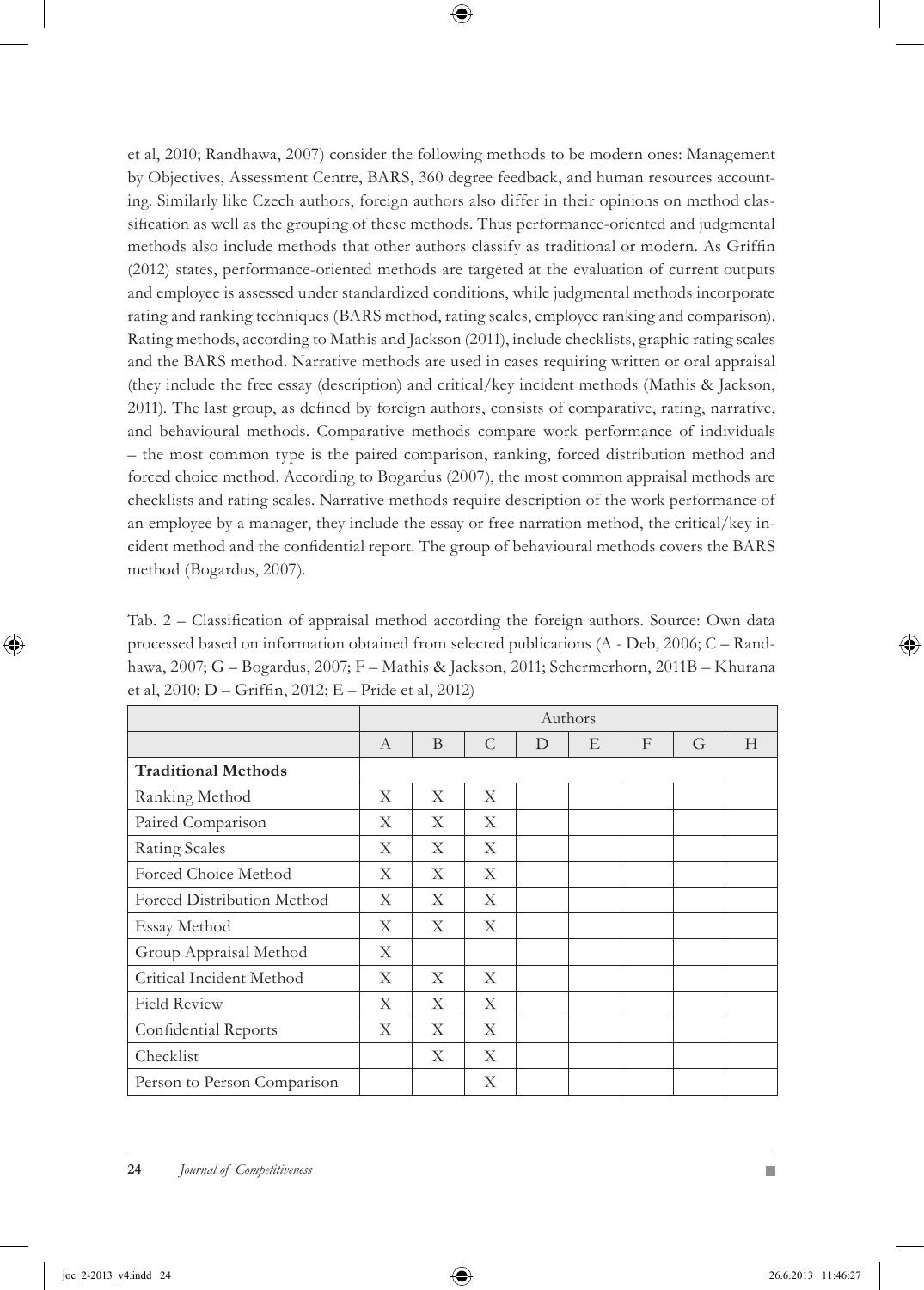| <b>Modern Methods</b>                         |   |   |   |   |   |   |   |   |
|-----------------------------------------------|---|---|---|---|---|---|---|---|
| Management by Objectives                      | Х | Х | Х |   |   |   |   |   |
| Assessment Centre                             | X | X | X |   |   |   |   |   |
| Human Resources Accounting                    | X | Χ | Χ |   |   |   |   |   |
| <b>Behaviourally Anchored Rating</b><br>Scale | Χ | X | Χ |   |   |   |   |   |
| 360- degree feedback                          | X | X | X |   |   |   |   |   |
| Psychological Appraisals                      |   |   | X |   |   |   |   |   |
| <b>Judgmental Methods</b>                     |   |   |   |   |   |   |   |   |
| <b>Behaviorally Anchored Rating</b><br>Scale  |   |   |   | X |   |   |   |   |
| <b>Rating Scales</b>                          |   |   |   | X | X |   |   |   |
| Ranking                                       |   |   |   | Χ |   |   |   |   |
| Rating                                        |   |   |   | X |   |   |   |   |
| <b>Scaling Methods</b>                        |   |   |   |   |   |   |   |   |
| Checklist                                     |   |   |   |   |   | Χ |   |   |
| <b>Graphic Rating Scales</b>                  |   |   |   |   |   | X |   |   |
| <b>Behaviorally Anchored Rating</b>           |   |   |   |   |   | X |   |   |
| Scale                                         |   |   |   |   |   |   |   |   |
| <b>Narrative Methods</b>                      |   |   |   |   |   |   |   |   |
| Free Essay Method                             |   |   |   |   |   | X | X |   |
| Critical Incident Method                      |   |   |   |   |   | Χ | X |   |
| Confidential Reports                          |   |   |   |   |   |   | X |   |
| <b>Comparative Methods</b>                    |   |   |   |   |   |   |   |   |
| Paired Comparison                             |   |   |   |   |   |   | Χ | Χ |
| Ranking                                       |   |   |   |   |   |   | X |   |
| Forced Distribution Method                    |   |   |   |   |   |   | X | X |
| Forced Choice Method                          |   |   |   |   |   |   | X |   |
| <b>Rating Methods</b>                         |   |   |   |   |   |   |   |   |
| Checklist                                     |   |   |   |   |   |   | Χ |   |
| <b>Rating Scales</b>                          |   |   |   |   |   |   | X | X |
| <b>Behaviorally Anchored Rating</b>           |   |   |   |   |   |   |   | X |
| Scale                                         |   |   |   |   |   |   |   |   |
| <b>Behavioural Methods</b>                    |   |   |   |   |   |   |   |   |
| <b>Behaviorally Anchored Rating</b><br>Scale  |   |   |   |   |   |   | Χ |   |

 $\blacksquare$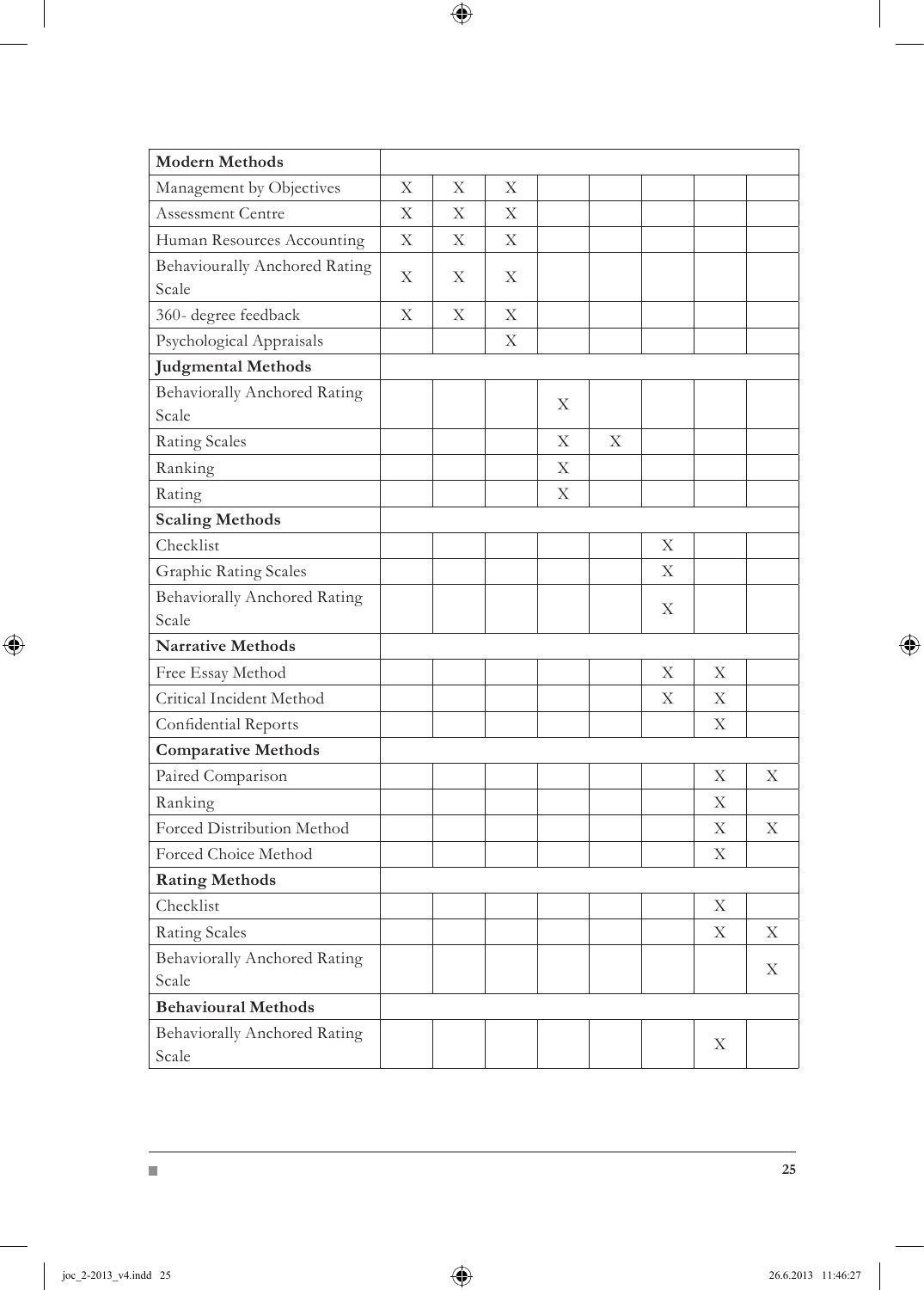#### **2.2.3 Description of selected employee performance appraisal methods according to Czech and foreign authors**

Despite opinion differences in the method classification, both Czech and foreign authors have mutually contributed to the development of descriptions of selected methods.

Predefined goals based performance appraisal is a method where an employee concludes an agreement with his superior regarding the main goals of his/her work for a certain period of time; a plan is developed specifying how and when the goals are to be fulfilled and criteria are determined to check the accomplishment of the goals and the progress towards the goal is regularly monitored until the expiration of the period agreed upon (Dvořáková, 2012). The method evaluates the accomplishment of predefined comprehensive and partial goals that are in harmony with the organization's goals. These are determined during discussions between the employee and the superior (Rőmer, 2006).

In the process of appraisal based on a critical incident or using the Critical Incident Method (Duda 2008; Hroník 2006) or the Critical Incident Technique (Wagnerová, 2008; Bogardus, 2007; Durai, 2010), the appraiser is obliged to keep written records on positive and negative actions related to the work of the employee in question (Durai, 2010). The appraiser marks any successful or unsuccessful act of each employee, is able to detect, in the course of the appraisal process, any critical incident and notify the employee there of (Bogardus, 2007).

Rating scales is the most commonly applied method (Dvořáková, 2012). Rating usually means evaluating the performance and behaviour of an employee according to a predefined scale (Hospodářová, 2008). This method is simple, unambiguous and permits fast appraisal of several employees at a time. The appraiser reviews the employee performance and creates scales that contain groups of features (factors) and the scope of expected performance for each of the features (Durai, 2010).

The Behaviourally Anchored Rating Scale (BARS) method appraises behaviours necessary for the successful performance of work. It focuses on the approach to work, adherence to work procedures and usefulness of an employee's performance (Kocianová, 2010). The BARS method measures employee performance in several areas, such as the quantity and quality of work or the fulfilment of tasks. It describes an efficient and non-efficient performance in each area (Sims, 2002).

The 360 degree feedback method or the 360-degree multi-criteria appraisal of performance provides a comprehensive, multi-level overview of employee performance (Hospodářová, 2008). It is a systematic collection of data and feedback on the performance of individuals or groups and the technical measurement of behaviours and competencies of individuals or groups in the process of fulfilment of predefined goals (Ward, 1997). The Ranking is based on the principle of employee ranking according to their relative value for the organization as compared with other employees (Durai, 2010). This method orders all tasks according to their level of significance and each task then becomes more or less important than the previous one (Kumar, 2011). Methods based on employee ranking according to their work performance lie in the comparison of performance of two or more individuals. The most common example is alternate comparison (the appraiser first chooses the best and the worst employee and follows the procedure until all employees are put on the list), paired comparison (the appraiser compares the first employee with the second employee on the employee list choosing a certain criterion, then with the third and so on and determines the better one in each of the pairs) and Forced Distribution (Koubek, 2007).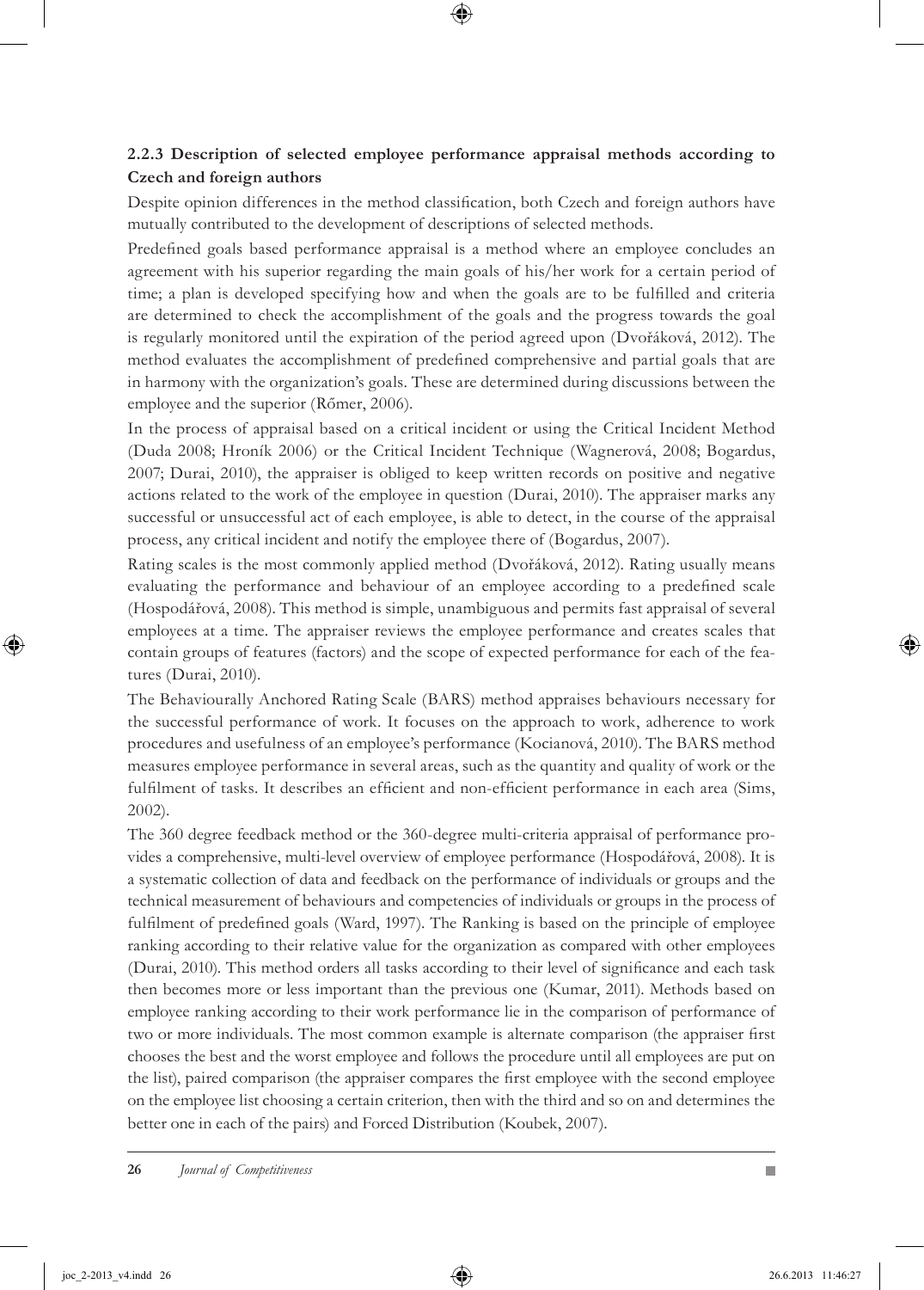## **3. ARTICLE OBJECTIVES AND METHODOLOGY**

The main aim of this article is to identify, based on a quantitative survey, the current state of formal employee performance appraisal in agricultural organizations in the Czech Republic. A partial goal of the article is to test dependencies between selected qualitative characteristics relating to employee performance appraisal.

The article has been prepared using the analysis of secondary resources (scientific publications and articles from specialised databases, such as Emerald, ScienceDirect and ProQuest) and primary resources in the form of results of the quantitative survey conducted in a sample group of agricultural organizations in the Czech Republic.

Primary data was obtained by a questionnaire survey which took place from June to September 2012. Questionnaires were sent electronically using the LimeSurvey application. They were distributed among legal entities whose purpose of business is agriculture and that operate in the Czech Republic. 1,698 organizations were addressed and the questionnaire was completed by 332 respondents (by HR managers, managers and owners). In addition, the first question contains a short explanation of formal appraisal system. The questionnaire return rate was 19.6%. 73.8 % of these organizations were small businesses (with up to 50 employees), 25.9% were mediumsized businesses (from 51 to 249 employees) and 0.3% were large businesses (with more than 250 employees). Czech businesses accounted for 96.1%, while Czech businesses with foreign participation and foreign businesses represented 2.7% and 1.2% respectively. In terms of legal form, the most commonly represented companies were limited liability companies (35.8%), followed by co-operatives (26.8%) and joint stock companies (22.9%).

Out of these 332 respondents, only 41 organizations (12.3%) stated that they used formal employee performance appraisal. The sample group of 41 organizations were later tested for null hypotheses using Pearson's Chi Square Test that may be applied to sample groups consisting of more than 40 respondents.

To process data obtained in terms of absolute and relative frequencies the Microsoft Excel 2007 programme was used.

The statistical analysis was conducted by means of the IBM SPSS programme. Null and alternative hypotheses were developed and tested by means of Pearson's Chi Square Test in association tables (more than 20 percent of theoretical frequencies amounted to less than 5, therefore it was necessary to merge some of the cells) at the selected significance level of  $\alpha = 0.05$ .

Where dependency between the selected qualitative characteristics was proven (i.e. in the event a null hypothesis was rejected in favour of an alternative hypothesis at the selected level of significance of  $\alpha = 0.05$ ), the level of dependency was tested by means of Cramer's V test.

### **4. RESULTS**

Based on the quantitative survey targeted at the formal employee performance appraisal in a sample group of agricultural organizations in the Czech Republic, a statistical evaluation of results was conducted by means of relative and absolute frequencies focused on employee performance appraisal methods applied by agricultural businesses.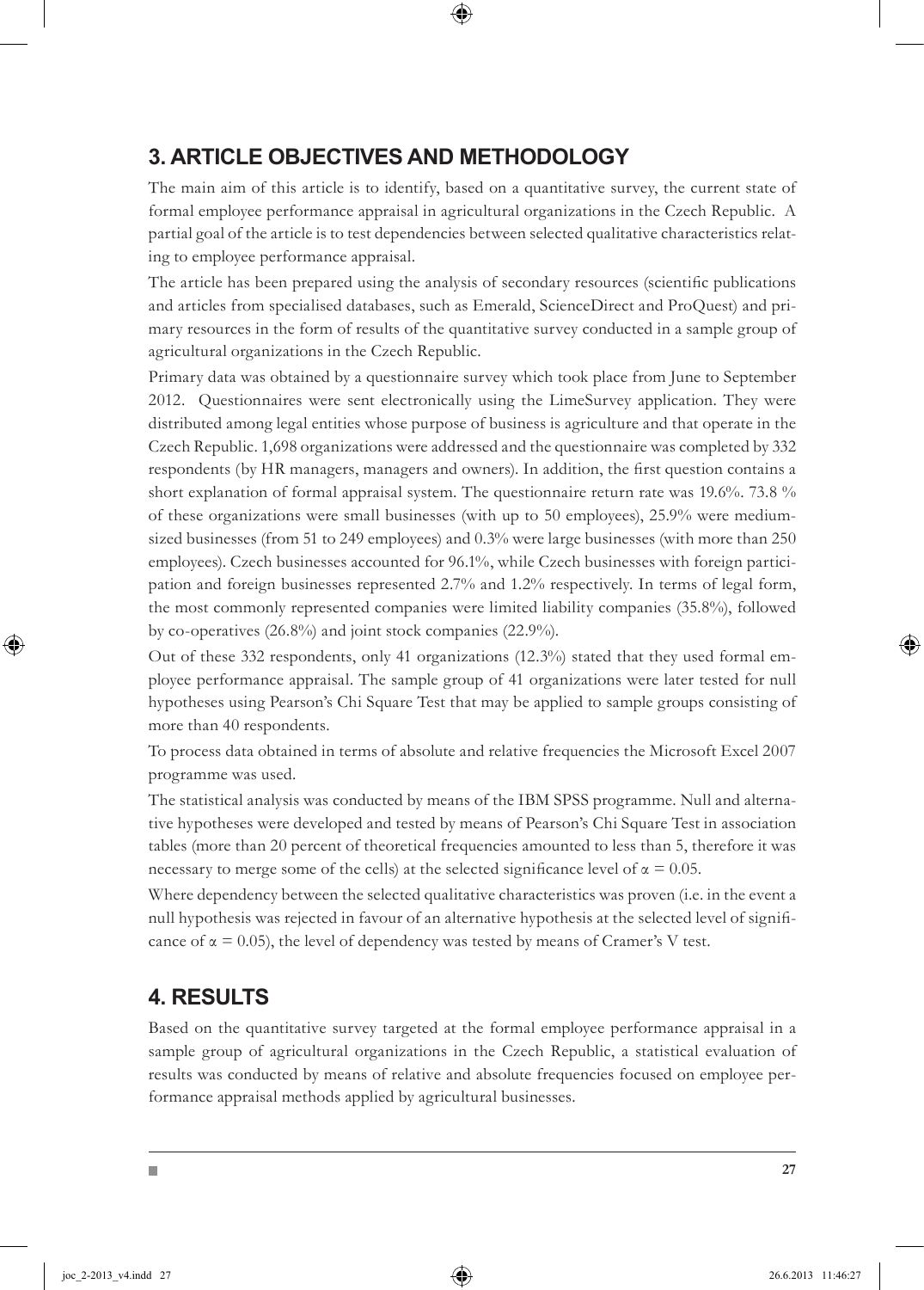The following part contains survey outcomes focusing on factors determining the application of the above-mentioned appraisal methods in agriculture and their utilisation in other human resources management areas.

In this section could be mention a difference in the using of performance appraisal methods according to the size of the organizations, their legal forms or the presence of foreign owners. But it was not possible test the dependencies, because they do not meet the conditions for statistics testing (more than 25% of the theoretical frequencies are less than the 5).

#### 4.1 Employee Performance Appraisal Methods Applied by Agricultural Organizations

The most commonly applied employee performance appraisal methods in the sample group of agricultural organizations in the Czech Republic are as follows (Fig. 1): predefined goals based performance appraisal (51.2%), predefined standard fulfilment based performance appraisal (36.6%), appraisal interview (29.3%), rating scale (14.6%), free essay (12.2%), ranking (7.3%) and appraisal using the 360-degree method (2.4%) (Venclová, Königová, Fejfar, 2013).



*Fig. 1 - Appraisal methods in agricultural organizations in the Czech Republic. Source: Venclová, Königová, Fejfar (2013)*

All agricultural organizations that apply the formal system of employee performance appraisal (i.e. 41 businesses) maintain the appraisal results for further use (Fig. 2). They are most frequently used for reward purposes (92.7%), personnel planning (19.5%), education and development (17.1%) and career management (7.3%) (Venclová, Königová, Fejfar, 2013).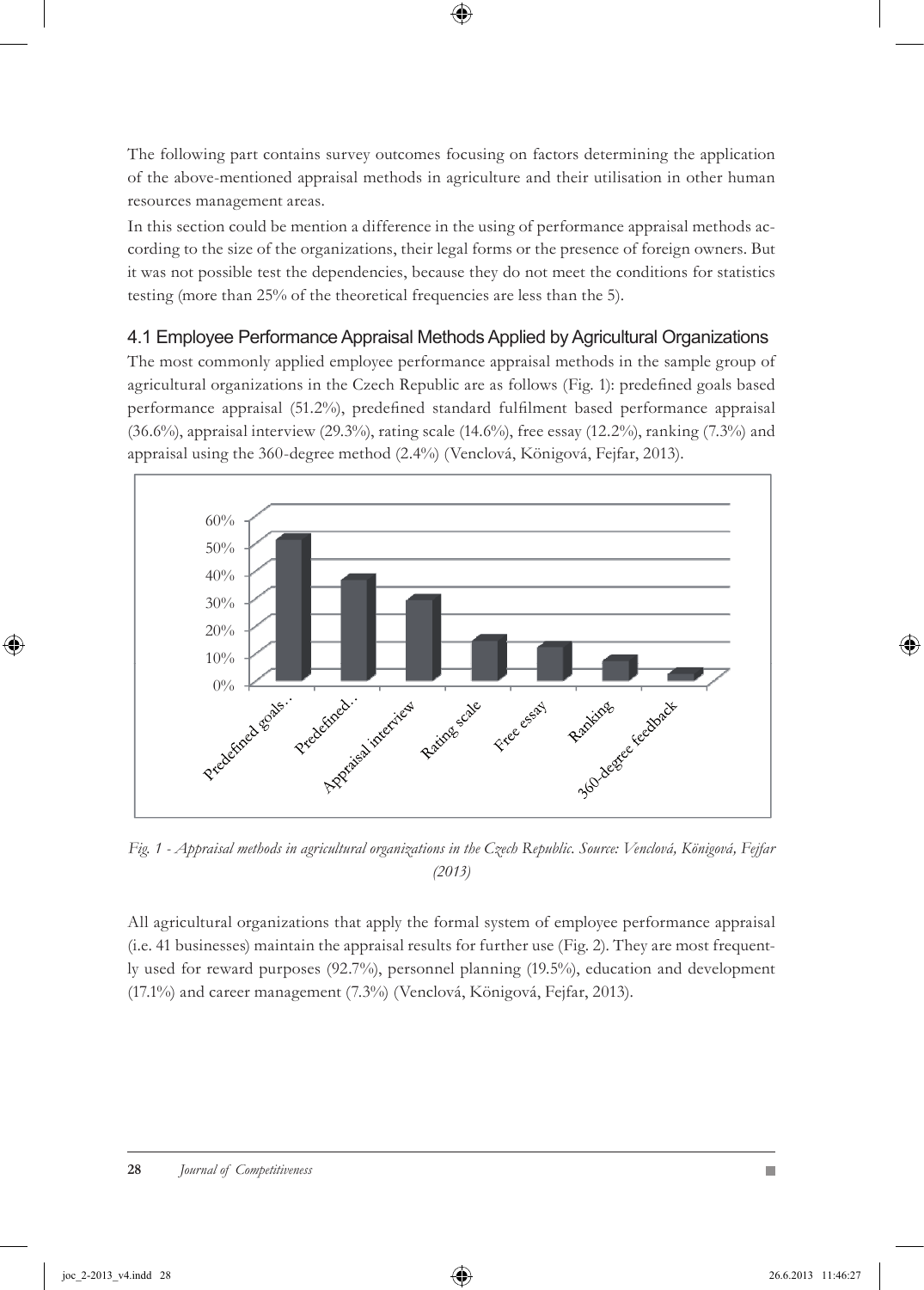

*Fig. 2 - Overview of areas of human resources management that use the outcomes of formal employee performance appraisal in agricultural organizations in the Czech Republic. Source: Venclová, Königová, Fejfar (2013)*

Based on the above-mentioned data, organizations applying formal employee performance appraisal were selected (i.e. 41 organizations out of the total number of 332) and subsequently tested for null hypotheses no. 1, 2, 3, 4, 5 and 6 on independence between:

- the use of the results of formal employee appraisal in the area of employee reward or
- the use of the results of formal employee appraisal in the area of personnel planning and the method of formal appraisal applied:
- predefined goals based performance appraisal,
- predefined standard fulfilment based performance appraisal,
- appraisal interview.
- 1.  $H_0$ : There is no dependency between the utilization of outcomes of formal appraisal in the area of employee reward and the fact whether predefined goals based performance appraisal is applied as a method of formal employee appraisal.
- 2.  $H_0$ : There is no dependency between the utilization of outcomes of formal appraisal in the area of personnel planning and the fact whether predefined goals based performance appraisal is applied as a method of formal employee appraisal.
- 3.  $H_0$ : There is no dependency between the utilization of outcomes of formal appraisal in the area of employee reward system and the fact whether predefined standard fulfilment based performance appraisal is applied as a method of formal employee appraisal.
- 4.  $H_0$ : There is no dependency between the utilization of outcomes of formal appraisal in the area of personnel planning and the fact whether predefined standard fulfilment based performance appraisal is applied as a method of formal employee appraisal.
- 5.  $H_0$ : There is no dependency between the utilization of outcomes of formal appraisal in the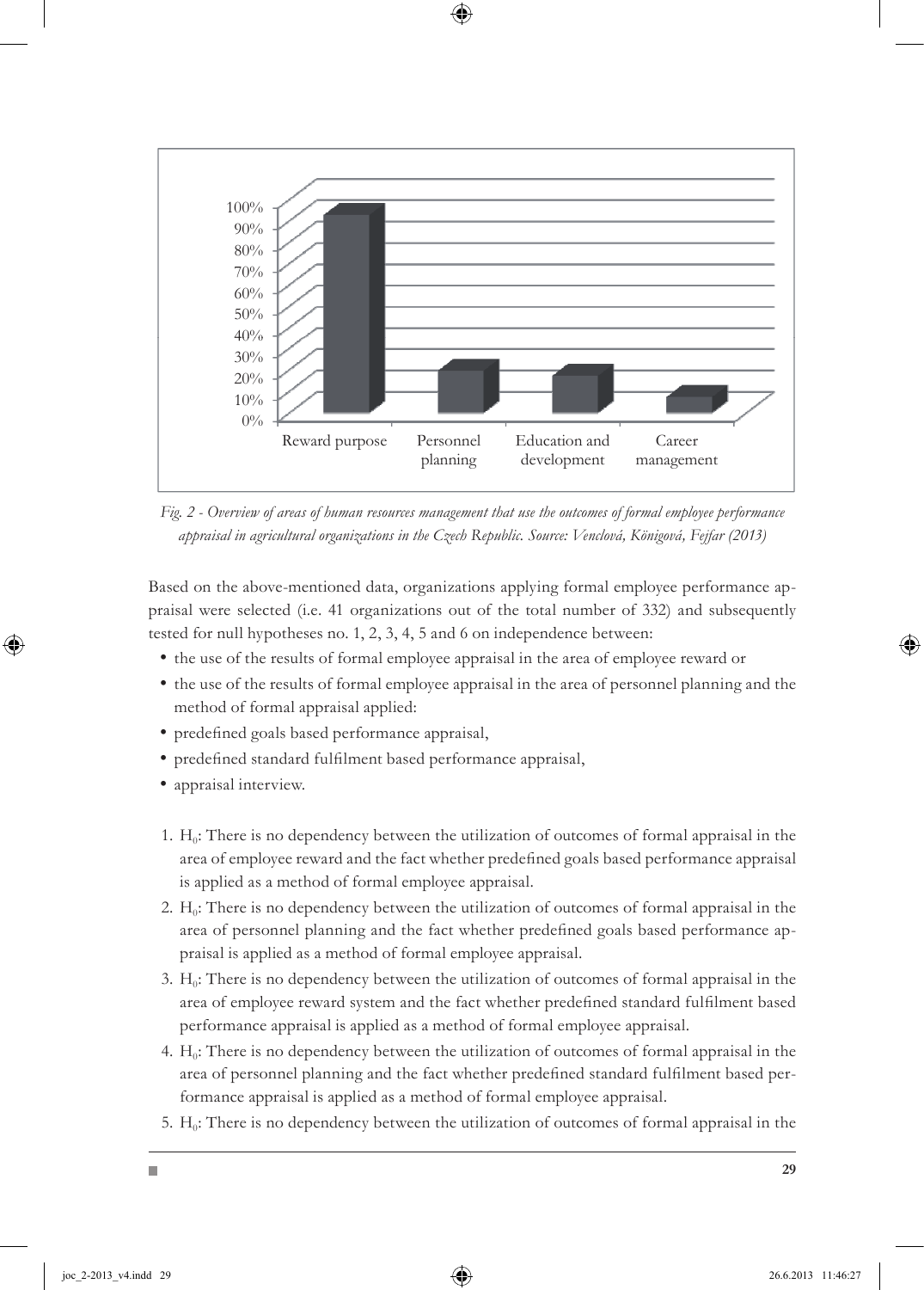area of employee reward system and the fact whether appraisal interview is applied as a method of formal employee appraisal.

6.  $H_0$ : There is no dependency between the utilization of outcomes of formal appraisal in the area of personnel planning and the fact whether appraisal interview is applied as a method of formal employee appraisal.

Statistical testing at the level of significance of  $\alpha$ =0.05 has proven that there is a relationship between the utilization of outcomes of formal appraisal in the area of personnel planning and the fact whether agricultural organizations apply appraisal based on predefined goals as a method of formal employee appraisal. This relationship has proven to be of moderate strength (Tab. 3).

This result confirms Ivorschi (2012), she writes that predefined goals help to control and monitor individuals responsible for implementation of the plan. 'Those involved can control their performance by tracking progress against the targets and take corrective action if necessary.

Studies also show that individuals have higher performance when they are given the opportunity to participate in setting goals to be achieved. It is important for managers to effectively implement suggestions subordinate, but not only enable him feel that he/she listens.'

In comparison with other disciplines researches say, that organization, which is applying method predefined goals, 'could benefit from discussing alternate ways of talking and thinking about its constituent "levels." ' (Wibeck, 2012)

Other null hypotheses at the level of significance of  $\alpha$ =0.05 may not be rejected and no relationship has been proven between the measured values.

| Number of<br>hypothesis | P-value | Rejection<br>of H <sub>0</sub> | Value of Phi<br>coefficient | Value of Cram-<br>er's coefficient | Strength of the<br>relationship |
|-------------------------|---------|--------------------------------|-----------------------------|------------------------------------|---------------------------------|
|                         |         |                                |                             |                                    |                                 |
|                         | 0,463   | $\rm No$                       | 0,538                       |                                    |                                 |
| 2                       | 0,032   | Yes                            | 4,578                       | 0,334                              | Moderate                        |
| 3                       | 0,261   | $\rm No$                       | 1,262                       |                                    |                                 |
| 4                       | 0,380   | $\rm No$                       | 0,771                       | $\overline{\phantom{0}}$           | $\overline{\phantom{a}}$        |
| 5                       | 0,872   | $\rm No$                       | 0,026                       |                                    |                                 |
| 6                       | 0,767   | $\rm No$                       | 0,087                       | $\overline{\phantom{a}}$           | $\equiv$                        |

Tab.  $3$  - Outcomes of testing of hypotheses no.  $1 - 6$ . Source: Own data processed.

### 4.2 Opinions of people involved in formal employee performance appraisal

### and their utilization

When collecting information within the frame of employee performance appraisal, agricultural organizations most frequently use the opinion of direct superiors (92.7%), higher superiors  $(39\%)$ , employees evaluated  $(24.4\%)$ , customers  $(14.6\%)$ , colleagues  $(9.8\%)$  and of a subordinate employee (2.4%) (Venclová, Königová, Fejfar, 2013).

Out of the above-mentioned data, organizations that apply formal employee appraisal were selected (i.e. 41 organizations out of the total of 332) and subsequently tested for null hypotheses no. 7, 8, 9, 10, 11, 12, 13, 14, and 15 on independence between: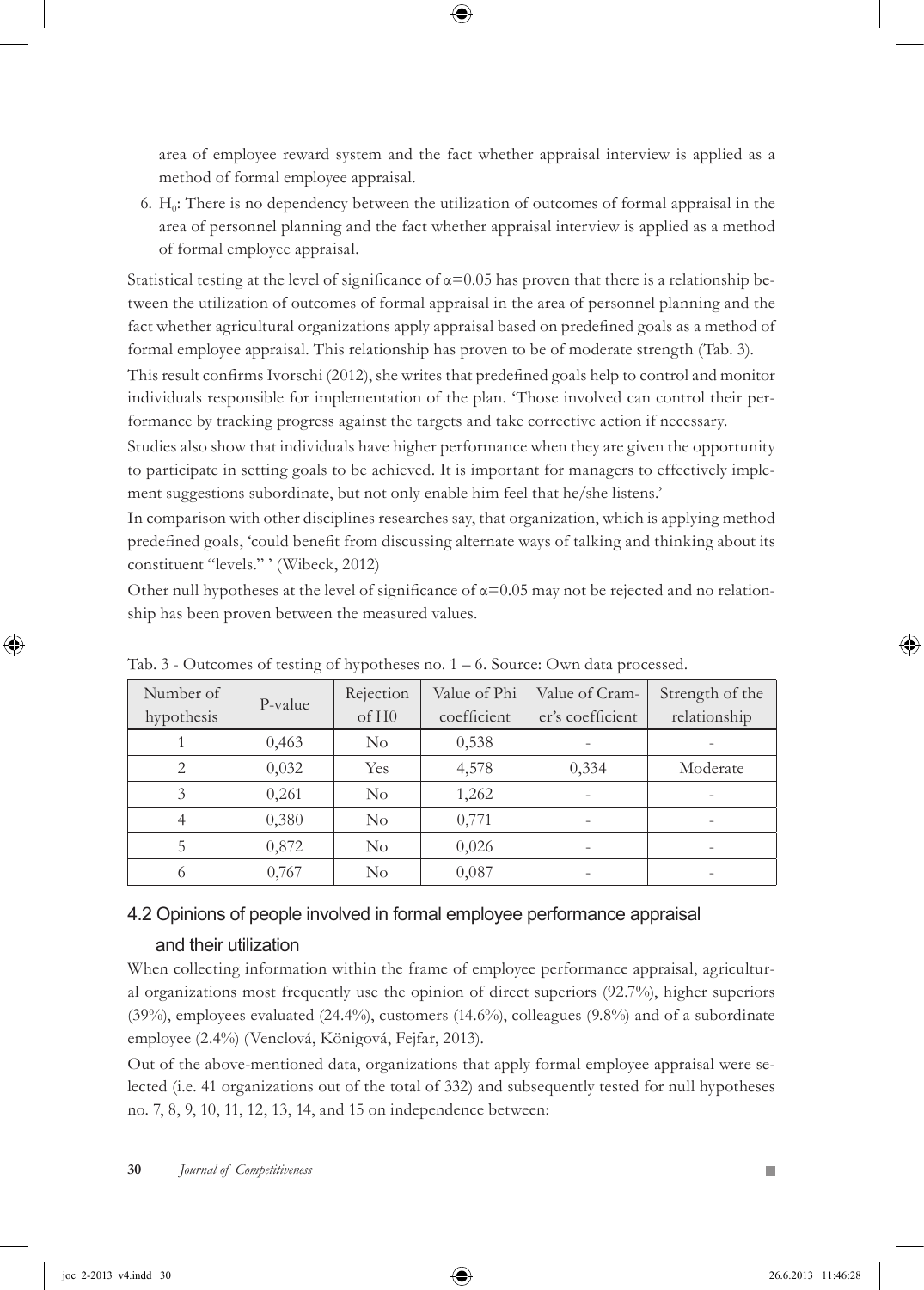- $\bullet$  the required opinion of a direct superior,
- a higher superior,
- the employee themselves and the fact whether agricultural organizations use the following as a method of formal employee appraisal:
- predefined goals based performance appraisal,
- predefined standard fulfilment based performance appraisal,
- appraisal interview.
- 7. H<sub>0</sub>: There is no dependency between the facts whether an opinion of the direct superior is required in the process of formal employee appraisal and the fact whether predefined goals based performance appraisal is applied as a method of formal employee appraisal.
- 8. H<sub>0</sub>: There is no dependency between the facts whether an opinion of the higher superior is required in the process of formal employee appraisal and the fact whether predefined goals based performance appraisal is applied as a method of formal employee appraisal.
- 9.  $H_0$ : There is no dependency between the facts whether an opinion of the employee himself/herself is required in the process of formal employee appraisal and the fact whether predefined goals based performance appraisal is applied as a method of formal employee appraisal.
- 10.  $H_0$ : There is no dependency between the facts whether an opinion of the direct superior is required in the process of formal employee appraisal and the fact whether predefined standard fulfilment based performance appraisal is applied as a method of formal employee appraisal.
- 11.  $H_0$ : There is no dependency between the facts whether an opinion of the higher superior is required in the process of formal employee appraisal and the fact whether predefined standard fulfilment based performance appraisal is applied as a method of formal employee appraisal.
- 12.  $H_0$ : There is no dependency between the facts whether an opinion of the employee himself/herself is required in the process of formal employee appraisal and the fact whether predefined standard fulfilment based performance appraisal is applied as a method of formal employee appraisal.
- 13.  $H_0$ : There is no dependency between the facts whether an opinion of the direct superior is required in the process of formal employee appraisal and the fact whether appraisal interview is applied as a method of formal employee appraisal.
- 14.  $H_0$ : There is no dependency between the facts whether an opinion of the higher superior is required in the process of formal employee appraisal and the fact whether appraisal interview is applied as a method of formal employee appraisal.
- 15.  $H_0$ : There is no dependency between the facts whether an opinion of the employee himself/herself is required in the process of formal employee appraisal and the fact whether appraisal interview is applied as a method of formal employee appraisal.

Statistical testing at the level of significance of  $\alpha$ =0.05 has proven that there is a relationship between the facts that an opinion of the employee is required in the process of formal employee appraisal and the fact that appraisal based on standard fulfilment is applied as a method of for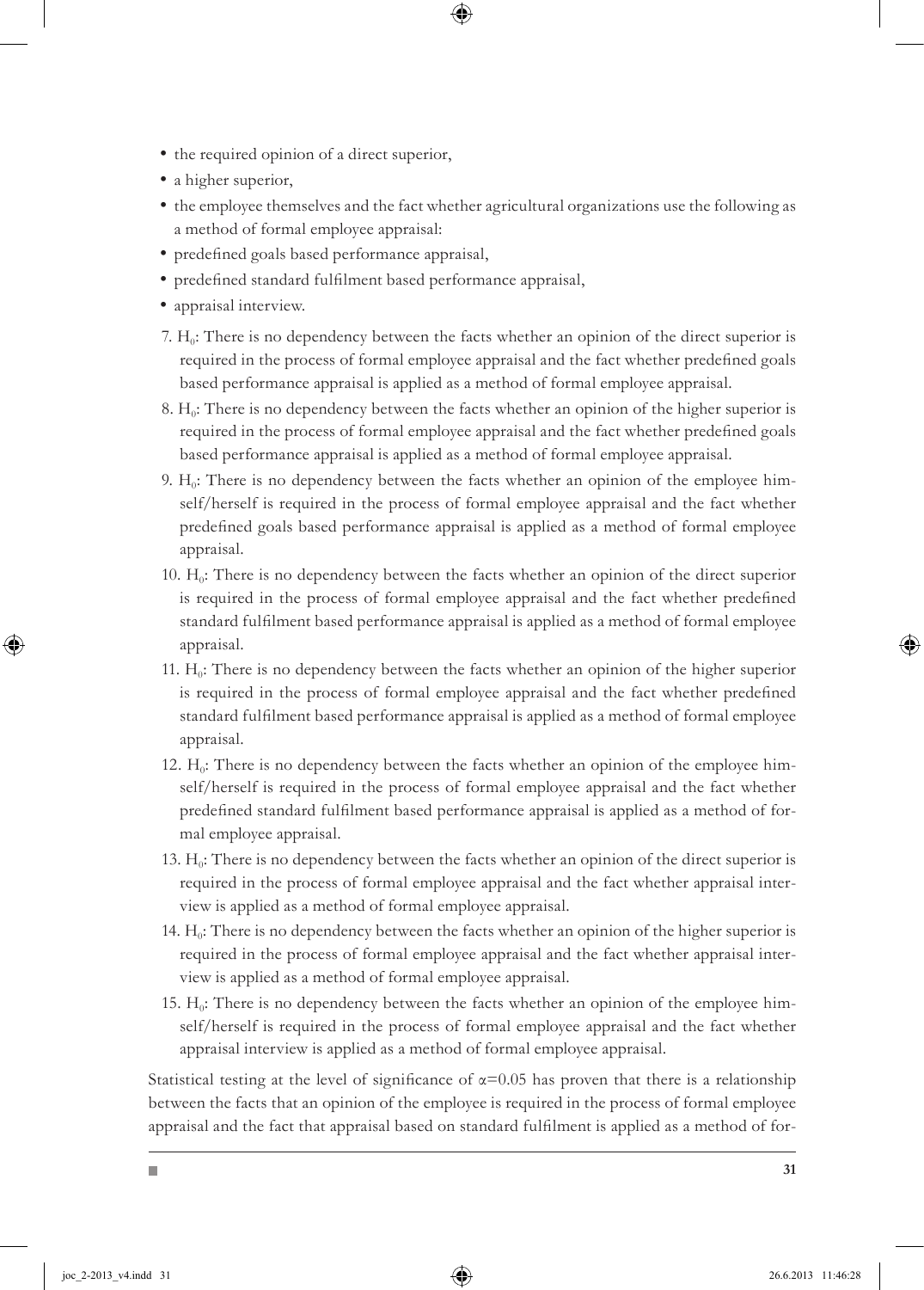mal employee appraisal. This relationship has proven to be of medium strength (Tab. 4).

Wang et al. (2011) found that 'performance evaluation systems have a positive effect on both organizational learning and organizational identification. In addition, organizational learning has a positive effect on organizational identification.'

Other null hypotheses at the level of significance of  $\alpha$ =0.05 may not be rejected and no relationship has been proven between the measured values.

|            | $\circ$ | $\sqrt{1}$        |              | $\mathbf{I}$     |                          |
|------------|---------|-------------------|--------------|------------------|--------------------------|
| Number of  | P-value | Rejection         | Value of Phi | Value of Cram-   | Strength of the          |
| hypothesis |         | of H <sub>0</sub> | coefficient  | er's coefficient | relationship             |
| 7          | 0,414   | $\rm No$          | 0,520        |                  |                          |
| 8          | 0,444   | $\rm No$          | 0,586        |                  |                          |
| 9          | 0,414   | $\rm No$          | 0,666        |                  |                          |
| 10         | 0,834   | $\rm No$          | 0,044        | -                | $\overline{\phantom{a}}$ |
| 11         | 0,070   | $\rm No$          | 3,272        |                  |                          |
| 12         | 0,021   | <b>Yes</b>        | 5,333        | 0,361            | Moderate                 |
| 13         | 0,950   | $\rm No$          | 0,004        |                  |                          |
| 14         | 0,154   | $\rm No$          | 2,035        |                  |                          |
| 15         | 0,153   | $\rm No$          | 2,044        |                  |                          |

Tab. 4 – Outcomes of testing of hypotheses no. 7-15. Source: Own data processed.

# **5. DISCUSSION**

Formal employee appraisal is an important human resources management tool whose outcomes are utilized in other areas of human resources management, such as:

- reward
- personnel planning
- education and development
- career planning (Manoharan, Muralidharan and Deschmukh, 2012).

The quantitative survey conducted at agricultural organizations in the Czech Republic has confirmed that agricultural organizations apply selected methods of employee performance appraisal in particular due to the fact that they have a relationship to other areas of human resource management.

One function of a performance appraisal system is to provide input for reward decision (Nelson & Quick, 2008). According to Stephan and Dorfman (1989) outcomes of effective performance appraisal are improvement in the accuracy of employee performance and establishing relationship between performance on tasks and a clear potential for reward. In the survey it has been statistically proven that there is a relationship between the method of appraisal based on predefined goal accomplishment applied by agricultural organizations and personnel planning although the survey outcomes clearly show that the outcomes of formal appraisal are most frequently used in the area of reward (92.7%).

The sample group of agricultural organizations apply employee performance appraisal methods,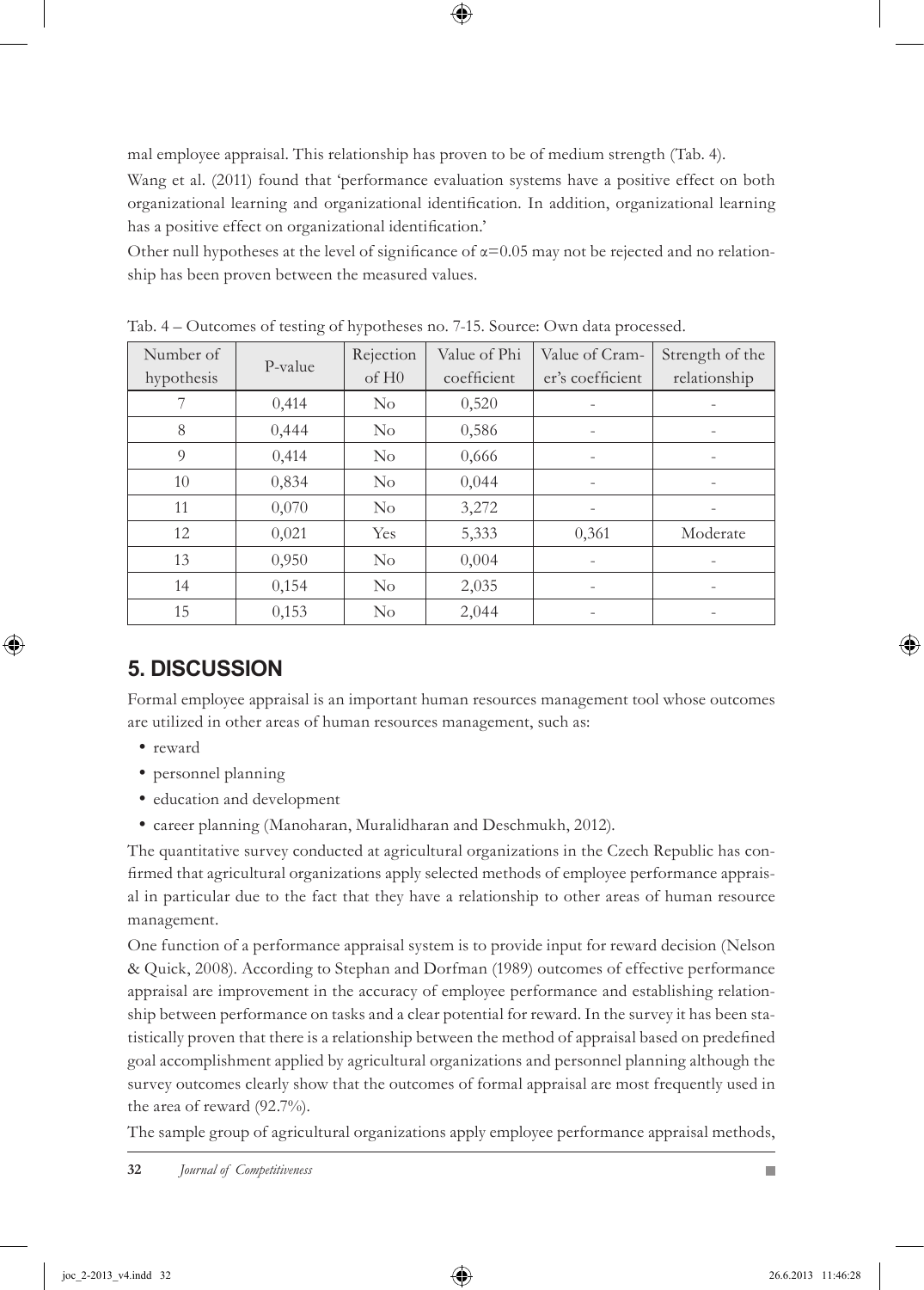such as those based on predefined goals, standard fulfilment, appraisal interviews, rating scale methods, free essay and ranking and the 360-degree feedback. Authors (Hroník, 2006; Wagnerová, 2008; Kocianová, 2010) agree that each method requires a different type of appraiser. Each type of appraiser has its pros and cons (Foot & Hook, 2002), and therefore it is advisable to apply a multi-source employee appraisal. According to the survey conducted, the application of methods in agricultural organizations ranges across the entire time spectrum. It covers the past (critical incident method, predefined standard fulfilment based performance appraisal), the present (360-degree feedback) as well as the future (predefined goals based performance appraisal) and a method that covers all time horizons and areas of appraisal – i.e. appraisal interviews. Statistical testing has proven a dependency between the request for an opinion of the employee evaluated and the predefined standard fulfilment based performance appraisal despite the fact that a major part of respondents said that it was an opinion of the direct superior that was required most frequently in the process of formal appraisal (92.7%).

### **6. CONCLUSION**

The quantitative survey conducted shows that only a small number of agricultural organizations apply formal employee performance appraisal.

The outcomes of the survey also reveal that the most commonly applied methods of employee performance appraisal in the sample group (41 companies) are as follows: predefined goals based performance appraisal, predefined standard fulfilment based performance appraisal, appraisal interview, free essay, appraisal based on rating and ranking and the 360-degree feedback. These methods are easily quantifiable and not too time-consuming, with the exception of the 360-degree method which is, however, its advantage is that it provides a comprehensive picture of the employee since the appraisal is usually based on six sources.

According to the survey, agricultural organizations utilize the outcomes of formal employee appraisal in other human resources management areas, in particular in the area of reward (92.7%) and personnel planning (19.5%). Statistically a dependency has been proven between the predefined goals based performance appraisal applied by agricultural organizations and personnel planning.

In the process of formal employee appraisal, agricultural organizations in the Czech Republic most frequently require an opinion of the direct superior and least frequently an opinion of a subordinate employee. At the level of significance of  $\alpha = 0.05$ , a relationship between the fact that an opinion of the evaluated employee is requested and the fact that the method of appraisal based on standard fulfilment is applied. This relationship has been tested by means of Cramér´s V test and has proven to be of medium strength (0.361).

The 360 degree method is the least frequently applied employee appraisal method in the sample group of agricultural organizations in the Czech Republic and is the only method in the category of methods used that concentrates on the present. Therefore its share should be higher than 2.4%. Agricultural organizations from the sample group should apply more methods focused on a certain type of employees since not all universal methods are able to cover all areas of employee performance appraisal.

**Acknowledgement**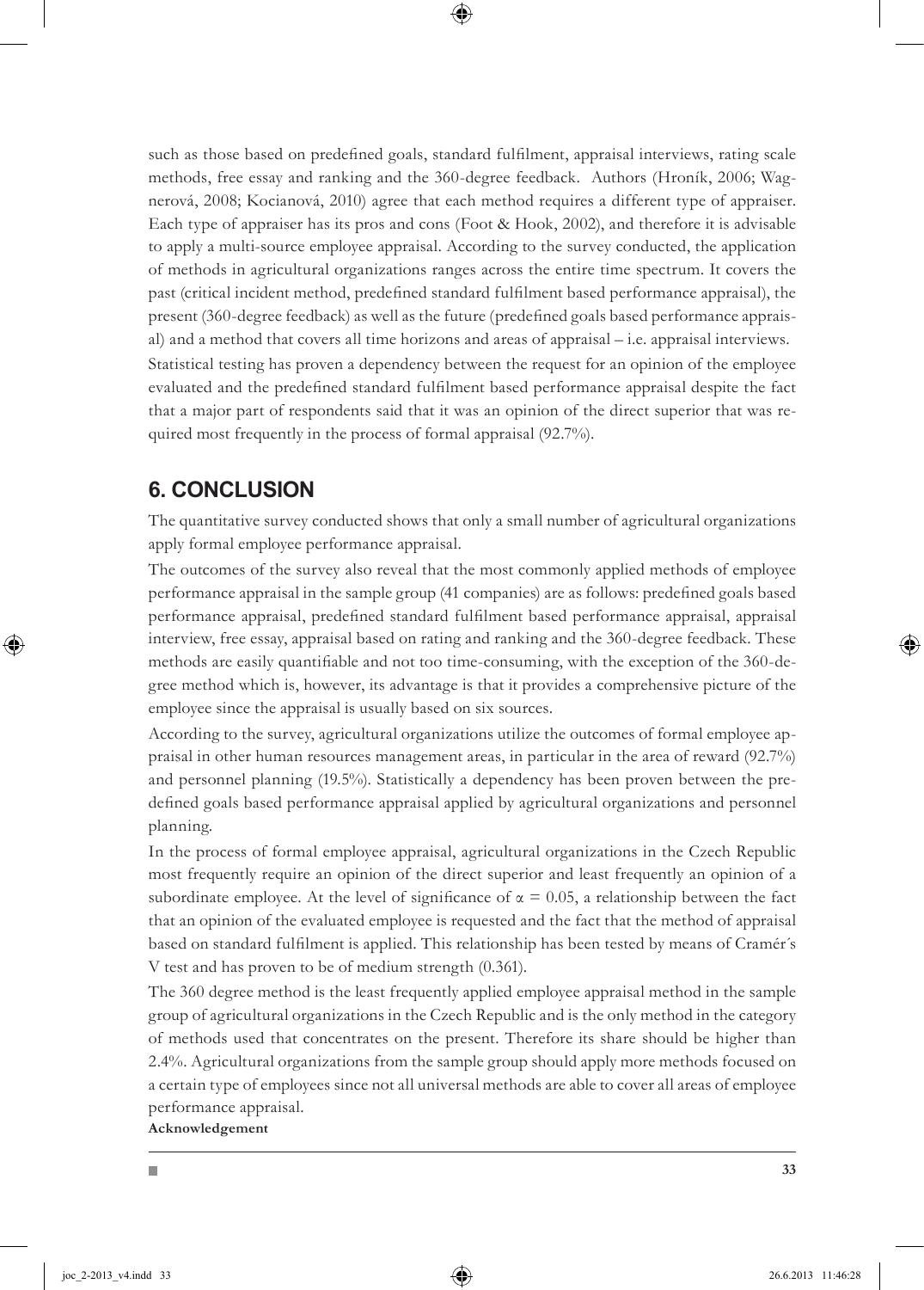This article is a research project of the Czech University of Life Sciences and has been made possible due to the support of the Internal Grant Agency (IGA) of the CULS Prague, Registration Number 20121036 - Employee performance appraisal as a performance management tool.

#### **References**

- 1. Armstrong, M. (2012). Armstrong's Handbook of Human Resource Management Practice. London: Kogan Page.
- Banfield, P., & Kay, R. (2008). *Introduction to human resource management*. New York: Oxford 2. University Press.
- 3. Bělohlávek, F. (2009). Jak vést rozhovory s podřízenými pracovníky. Praha: Grada Publishing.
- 4. Bitsch, V. (2009). Personnel Management Research in Agribusiness. Symposium of the International *Food and Agribusiness Management Association.* Hungary. Retrieved from: https://www.ifama. org/events/conferences/2009/cmsdocs/1067\_paper.pdf
- 5. Bitsch, V., Kasse, G. A., Harsh, S. B., & Mugera A. W. (2006). Human Resources Management Risk: Sources and Control Strategies based on Dairy Farmers Focus Groups. *Journal of Agriculture and Applied Economics*, 38(1), 123-136.
- Bogardus, M. A. (2007). PHR/SPHR: *Professional in Human Resources Certification*. 6. Indianapolis: Wiley Publishing.
- Briscoe, D. B., & Claus, L. M. (2008). *Employee Performance Management: Policies and Practices in*  7. *Multinational Enterprises.* In: Budwah, P. W. & Denisi, A. (eds.). Performance management system: a global perspective. Abingdon: Routledge.
- 8. Czech Statistical Office. (2011). Zaměstnanost v NH dle krajů. Retrieved from www.czso. cz/csu/2012edicniplan.nsf/t/EA0034DB14/\$File/31151215.pdf
- 9. De Andrés, R., García- Lapresta, J. L., & Gonzáles Pachón J. (2010). Performance appraisal based on distance function methods. *European Journal of Operational Research*, 207(3), 1599- 1607. http://dx.doi.org/10.1016/j.ejor.2010.06.012
- 10. Deb, T. (2006). *Strategic Approach to Human Resource Management: Concept, Tools & Application*. New Delhi: Atlantic Publishers and Distributors.
- 11. Deb, T. (2009). Performance Appraisal and Management: concept, antecendents and implications. New Delhi: Excel Book.
- 12. Dědina, J, & Cejthamr, V. (2005). Management a organizační chování. Praha: Grada Publishing.
- 13. Duda, J. (2008). Řízení lidských zdrojů. Ostrava: Key Publishing.
- 14. Durai, P. (2010). Human Resources Management. India: Dorling Kindersley.
- 15. Dvořáková, Z. (2012). Ř*ízení lidských zdrojů*. Praha: C. H. Beck.
- 16. Giangreco, A., Carugati, A., Sabastino, A., & Al Tamini, H. (2012). War outside, ceasefire inside: An analysis of the performance appraisal system of a public hospital in a zone of conflict. *Evaluation and Program Planning*, 35(1), 161-170. http://dx.doi.org/10.1016/j.evalprog plan.2010.11.004
- 17. Griffin, W. R. (2012). Fundamentals of Management. USA: South Western Educational Publishing.
- 18. Hospodářová, I. (2008). *Kreativní management v praxi*. Praha: Grada Publishing.
- 19. Hroník, F. (2006). Hodnocení pracovníků. Praha: Grada Publishing.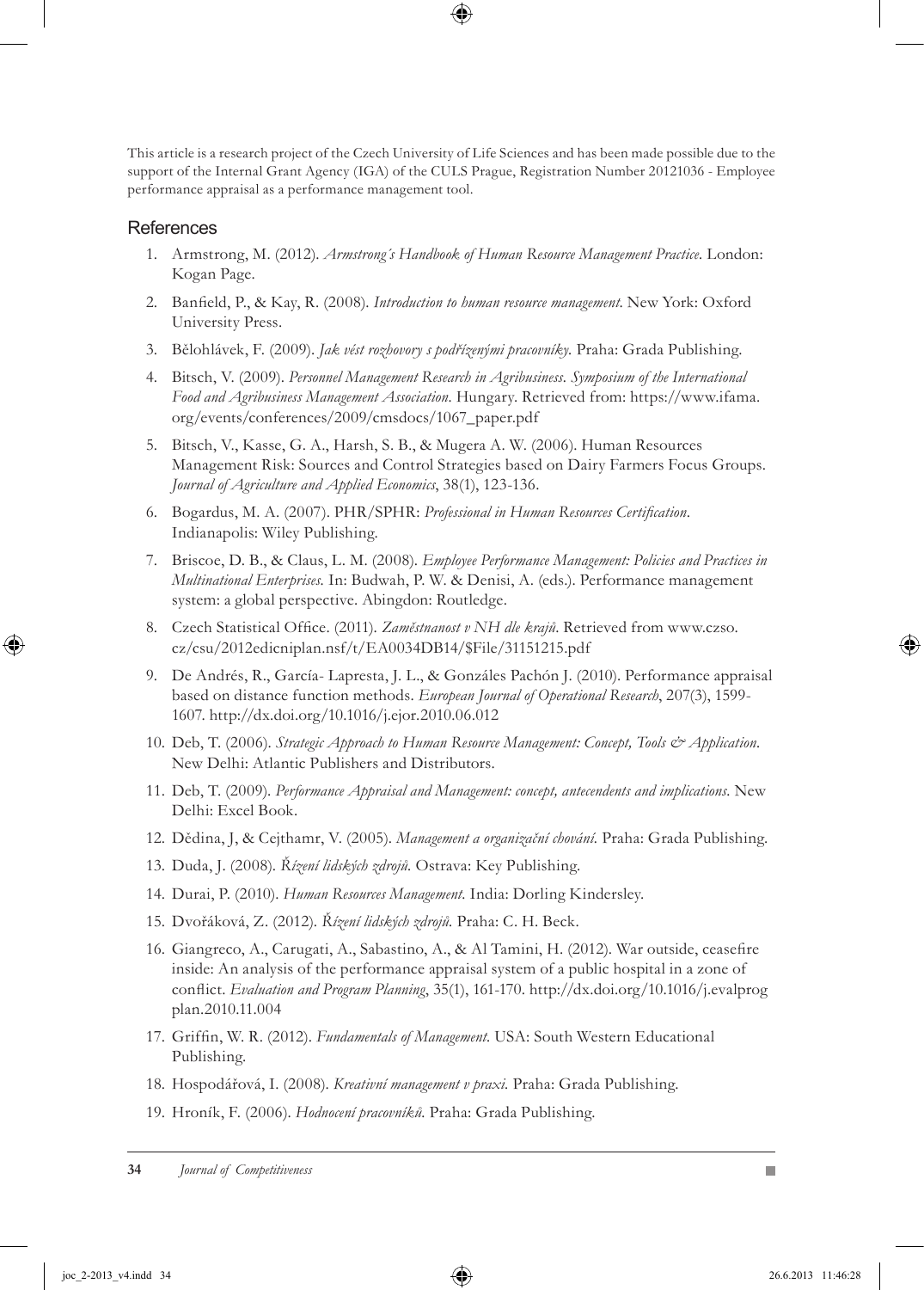- 20. Ivorschi, R. (2012). Basis for Promoting Performance and Efficiency Growth of Public Entities, Management by Objectives. *Romanian Statistical Review,* 60(4), 28-48.
- 21. Khurana, A., Khurana, P., & Sharma, H. L. (2010). *Human Resource Management*. Delhi: Star Offset.
- 22. Kocianová, R. (2010). *Personální činnosti a metody personální práce*. Praha: Grada Publishing.
- 23. Kondrasuk, J. N. (2011). The ideal performance appraisal is a format, not a form. *Allied Academies International Conference*, 10(1), 61-75.
- 24. Koubek, J. (2007). *Personální práce v malých a středních firmách*. Praha: Grada Publishing.
- 25. Kumar, R. (2011). *Human Resources Ranagement. Strategic Analysis Text and Cases*. New Delhi: I. K. International Publishing.
- 26. Lukášová, R. (2010). Organizační kultura a její změna. Praha: Grada Publishing.
- 27. Lussier, R. N., & Henson, J. R. (2012). *Human Resource Management: Functions, Applications*, *Skill Development*. Los Angeles: SAGE Publications.
- 28. Mathis, L. R., & Jackson, H. J. (2012). *Human Resource Management: Essential Perspectives*. USA: South-Western Cengage Learning.
- 29. Monaharan, T. R., Muralidharan, C., & Deschmukh, S. G. (2012). A composite model for employees´ performance appraisal and improvement. *European Journal of Training and Development*, 36(4), 448-480. http://dx.doi.org/10.1108/03090591211220366
- 30. Nelson, D. L., & Quick, J. C. (2008). *Understanding Organizational Behavior*. USA: Thomson South – Western.
- 31. Palaiologos, A., Popazekos, P., & Panavotopoulou, L. (2011). Organizational justice and employee satisfaction in performance appraisal, *Journal of European Industrial Training,* 35(8), 826-840. http://dx.doi.org/10.1108/03090591111168348
- 32. Plamínek, J. (2009). Týmová spolupráce a hodnocení lidí. Praha: Grada Publishing.
- 33. Pride, M. W., Hughes, R. J., & Kapoor, J. R. (2012). *Business*. USA Mason: South-Western Publishing.
- 34. Randhawa, G. (2007). Human Resource Management. New Delhi: Atlantic Publishers and Distributors.
- 35. Roberts, G. E. (2003). Employee Performance Appraisal System Participation: A Technique that Works. *Public Personnel Management*, 32(1), 89-97.
- 36. Rőmer, M. (2006). Management by Objectives. Munich: Grin Publishing.
- 37. Schermerhorn, R. J. (2011). *Organizational Behavior: Experience, Grow, Contribute*. Indianapolis. New York: Wiley Publishing.
- Sims, R. R. (2002). *Managing organizational behaviour.* Westport: Quorum Books. 38.
- 39. Snell, S., & Bohlander, G. (2012). *Managing Human Resources*. USA, Manson: Cangage Learning.
- 40. Spence, J. R., & Keeping, L. M. (2011). Conscious rating distortion in performance appraisal: A review, commentary, and proposed framework for research. *Human Resource Management Review*, 21(2), 85-95. http://dx.doi.org/10.1016/j.hrmr.2010.09.013
- 41. Stephan, W., & Dorfman, P. (1989). Administrative and Developmental Functions Performance Appraisal: Conflict or Synergy? *Basic & Applied Psycholog y*, 10(1), 27-41. http:// dx.doi.org/10.1207/s15324834basp1001\_4